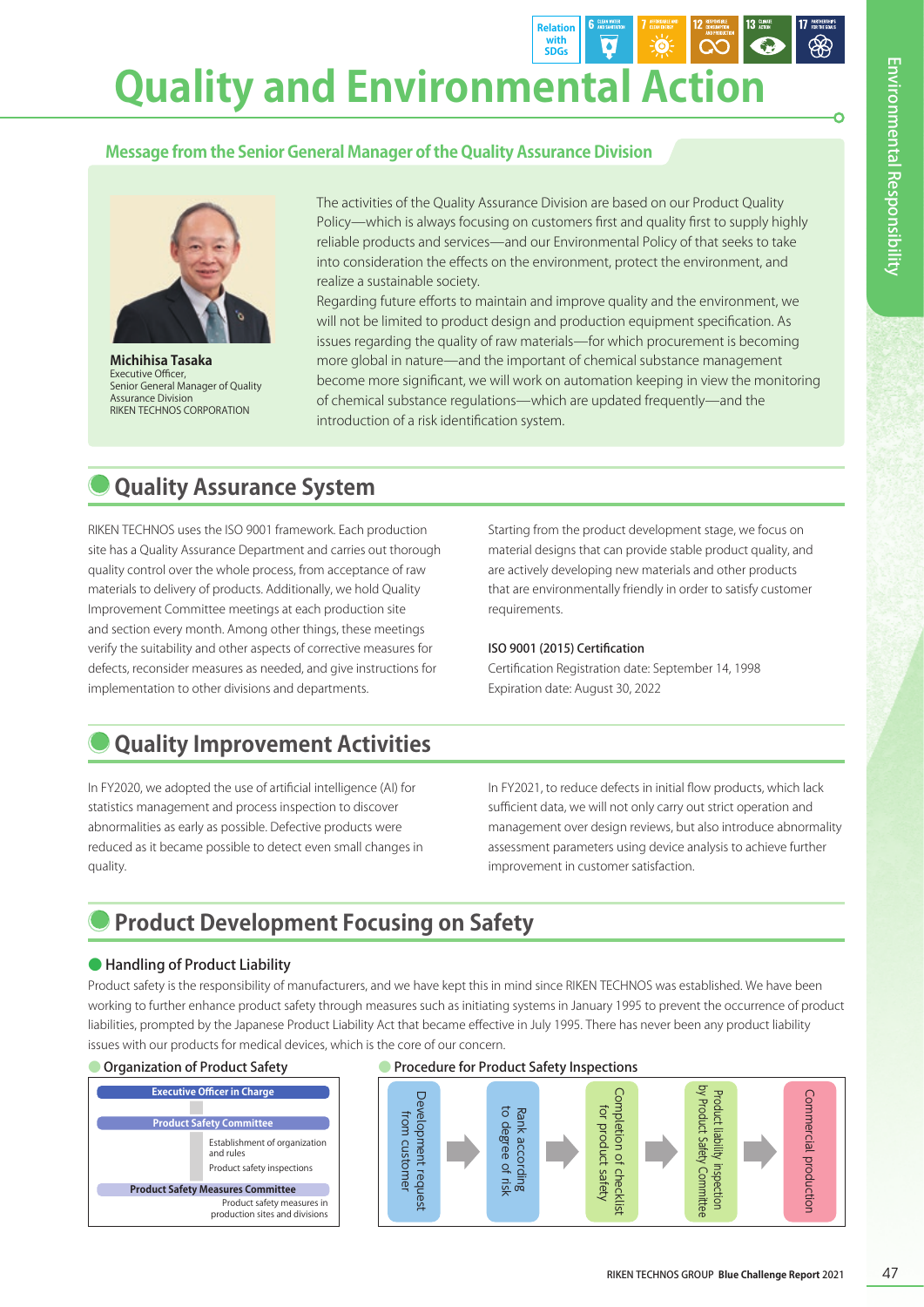

# **Strict control of chemical substances for safety**

#### ● Protection of production lines from contamination by specified chemical substances

For products that need to be managed under regulations for specified chemical substances such as RoHS2**\***, we design our production lines to be effective in preventing contamination and establish strict rules for managing operations.

#### ● Chemical Substance Control Committee

We have established Chemical Substances Management Guidelines, and we prohibit the use not only of Class I and Class II specified chemical substances as stated by the Act on the Evaluation of Chemical Substances and Regulation of Their Manufacture, etc. (commonly known as the Chemical Substances Control Law), but also chemical substances subject to monitoring. We have also voluntarily reduced the use of chemical substances that should be avoided in terms of occupational safety and health.

**\*** RoHS2 is a European directive (regulating six substances) put into force in 2006 to restrict the use of hazardous substances in electrical and electronic equipment. RoHS2 (regulating ten substances) was put into force in 2013. This directive was revised in 2015 and the revised version came into force in 2019.

# **Environmental Management Action**

# **Environmental Policy**

For all our business activities, we take into consideration the effects on the environment. To protect the environment and realize a sustainable society, RIKEN TECHNOS CORPORATION established an environmental management system, and all members of the company work to implement the following principles.

- **❶** Through all business activities, RIKEN TECHNOS CORPORATION promotes continuous improvements to the environmental management levels, prevention of environmental pollution, and support for environmental conservation by not only observing all environment-related regulations and mutual agreements but also setting our own rules and regulations voluntarily.
- **❷** Using raw materials which are safe, RIKEN TECHNOS CORPORATION supplies the market with environmentally friendly plastic products of various materials, such as energy-saving and resource-saving products, products suitable for recycling, and products with low influence on biodiversity and the ecological system.
- **❸** With regard to the use of sustainable resources, and mitigating and dealing with climate change, RIKEN TECHNOS CORPORATION reduces negative effects on the global environment, biodiversity, and the ecological system by reducing CO2 emissions and industrial waste, through eliminating wastefulness, effectively using raw materials, and minimizing energy consumption.
- **❹** RIKEN TECHNOS CORPORATION carries out ongoing environmental conservation activities by documenting in-house regulations including the Environmental Policy, and by educating employees.
- **❺** RIKEN TECHNOS CORPORATION sets the concrete objectives and numerical targets of which progress are self-assessed and managed properly to ensure the achievement of the Environmental Policy.
- **❻** The above-mentioned activities are linked to the activities of RIKEN TECHNOS GROUP at each site to give the utmost consideration to the protection of the environment, biodiversity, and the ecological system, as well as to ensure safe operations.
- **❼** RIKEN TECHNOS CORPORATION aims to obtain confidence and understanding from society through appropriate and accurate information disclosure.

# **Environmental Management System**

## **Environmental Management System Organization Chart**

The Executive Officer in Charge heads up the system and the Chief Environmental Management Representative is appointed to establish the environmental management system under his direction by designating an Environmental Management Representative (EMR) at each site.